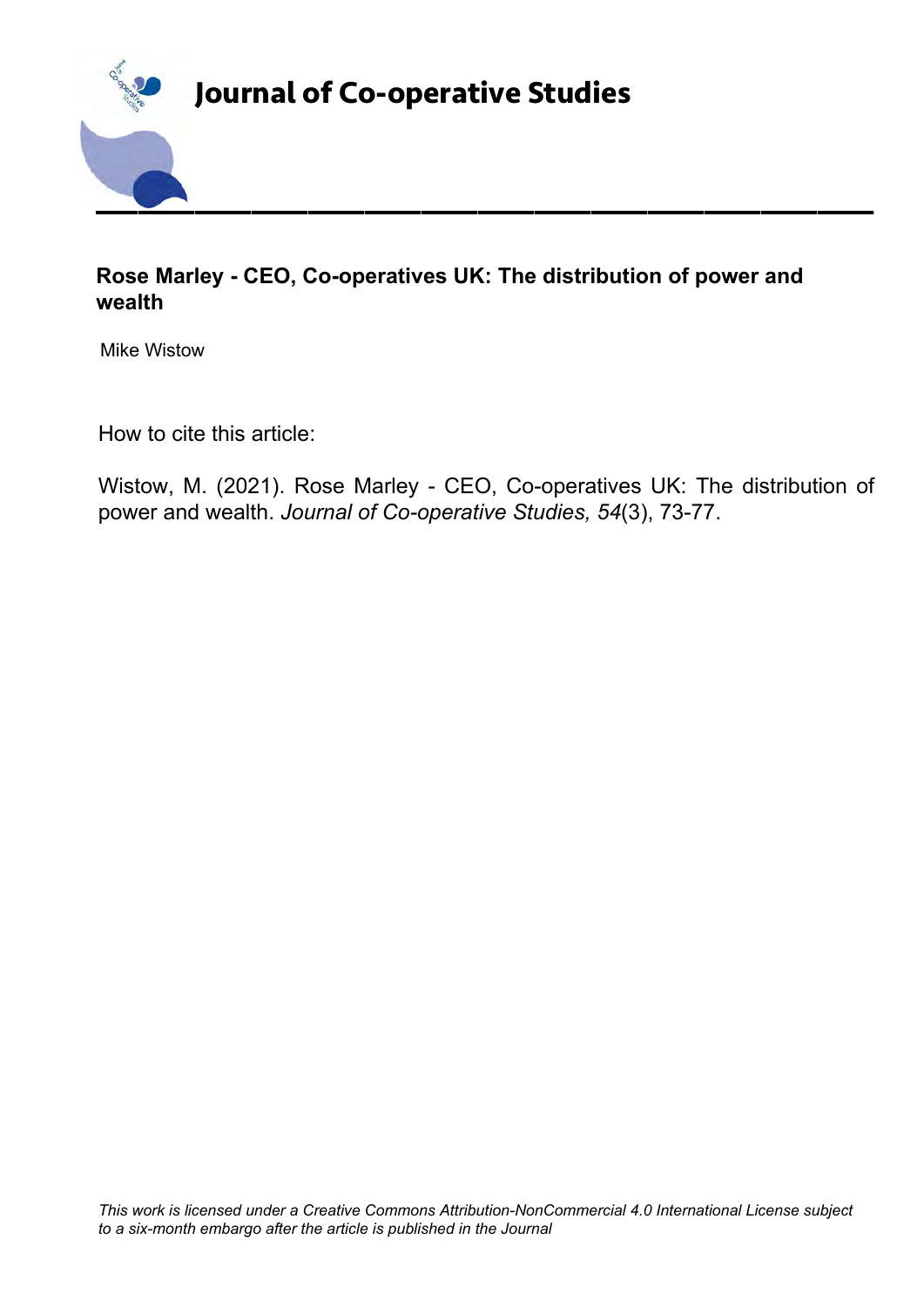# **Rose Marley – CEO, Co-operatives UK: The Distribution of Power and Wealth**

#### **Mike Wistow**

Rose Marley joined Co-operatives UK in January 2021 as chief executive officer following the departure of Ed Mayo. Rose, who has worked closely with the Co-operative Group over several years, has a background in social enterprise and is now on the Board of SharpFutures, the community interest company she co-founded in Manchester, UK to support young people into employment in the creative digital industries. In 2021, Rose was included in the Top 100 Women in Social Enterprise (Euclid Network, 2021). Mike Wistow interviewed Rose for UKSCS shortly after her appointment focusing on co-operation, and research, policy, and practice. Much of Rose's conversational style in her responses has been deliberately captured in this article to give a sense of her energy and passion for what she talks about.

I met Rose Marley at the end March, almost 100 days since Rose took up her new post as CEO of Co-operatives UK. The 'hundred days reflection' is an odd concept — if we'd been born without thumbs it would no doubt be 80 days — but three months or so into a new job is enough time to formulate some thoughts, although these might be honed based on later insights. I flagged up at the beginning that I was going to conclude by asking Rose for her thoughts about the interaction between research, policy, and practice, but that I would first roam more broadly around the topic.

I started by asking Rose, as she was talking to people and settling into her new role, what examples she had come across that had struck her as being effective co-operative organisations. The response was thoughtful and wide-ranging, and we talked for the best part of an hour.

Rose defines her background as being wider than the narrowest definition of co-operatives:

I've worked mainly in the wider social enterprise sector and that's where I've cut my teeth in terms of the social economy. The night before the interview, my husband asked me what question would absolutely floor me if I was asked it and I replied, "What's a Co-op?" I wasn't being flippant! All through January I've been asking the comms team to give me an answer in one sentence — not the legal definition, not the seven principles, but something I can say to the person on the street that means they can easily understand what *is* a co-op. We need something that encompasses a big retail co-op, a small worker co-op and all the other variations, something that is absolutely the same for everybody.

By now, I realise I'm interviewing someone who is passionate about what she does, prepared to re-think — perhaps re-present is a better phrase — what co-operativism is so that it can be made demonstrably relevant for the modern world. Rose continued:

"It's really confusing and complicated to explain to people. I guess the key thing I've now come away with is this twofold definition — and this is to be tested and to be argued with because I'm still testing it — but, when you distil it down, to me it's the **distribution of power and wealth. All co-ops distribute power, and all co-ops distribute wealth**.

Rose is a personable as well as a passionate speaker and I'm now also hooked into listening closely as she expanded and gave examples:

This is a real key point because what's happening at the moment is this growth of conscious capitalism, as ethical considerations are becoming a marketing tool. I saw an ad the other day for a company promoting that it 'gives back'; what it meant was that you got a bit of discount every time you used the product. So how do we explain, simply, how a co-op actually does make that point of difference? This is why I came up with, "We distribute power. We distribute wealth.

You know you are in the company of an interesting thinker when they can go on to explain a philosophical idea by challenging existing thinking and giving tangible examples of

Journal of Co-operative Studies, 54:3, Winter 2021: 73-77 ISSN 0961 5784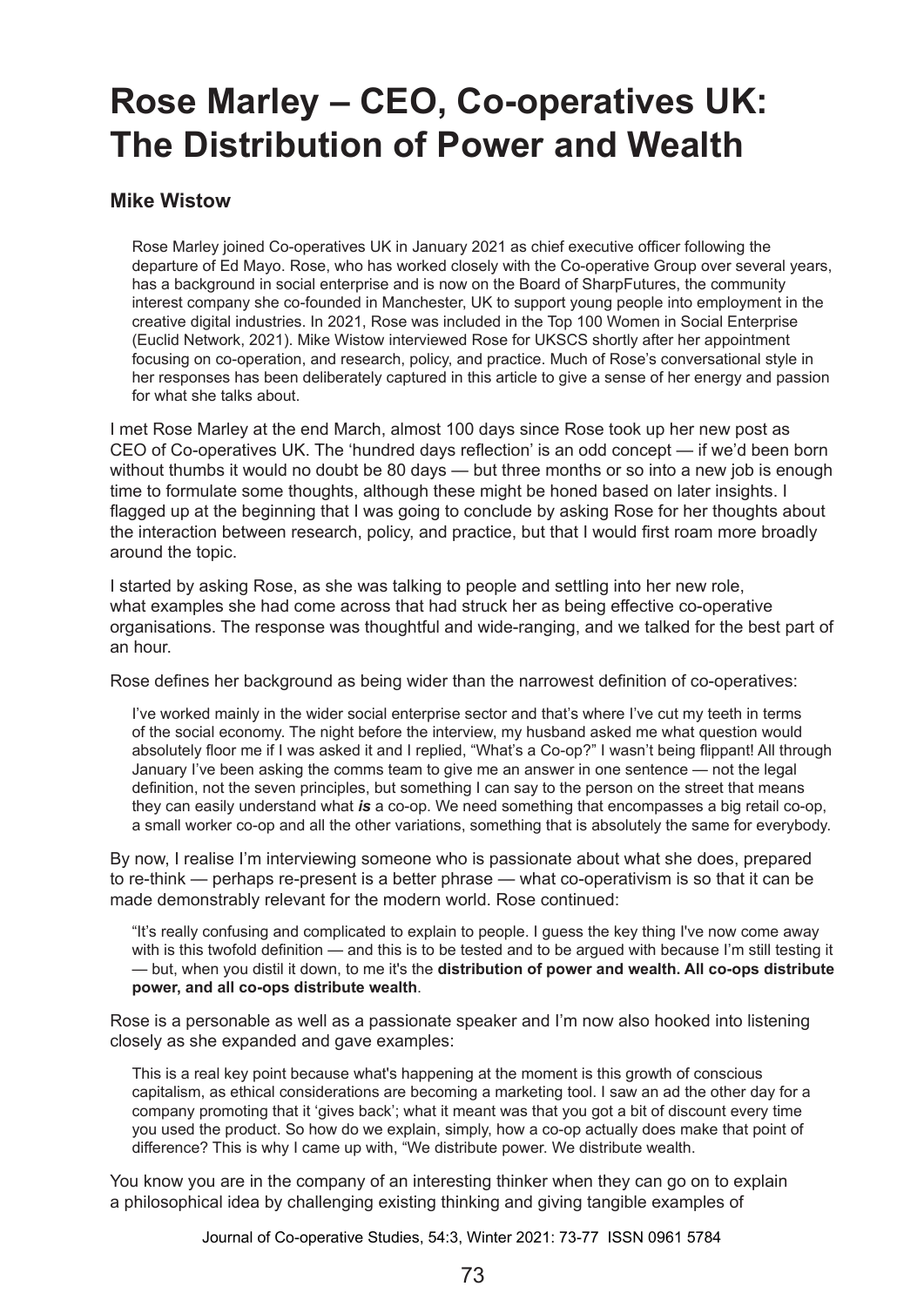co‑operatives she has experienced. Rose is passionate and she gives me these additional insights while, as she put it, talking at about 100 miles an hour. The challenge, she feels, is that co-operatives do not have the research evidence to demonstrate, *clearly and simply*, how they make a positive social impact on their community because they distribute power and wealth whereas the market is doing a good job of ethical communications when it is really something entirely different. Hmmm, here is a research challenge for us all.

To make the point about how co-operatives are different, Rose continued by going back to my original question of what she'd come across as good examples of co-operativism:

All co-ops are unique and that's why this is so hard to explain. The distribution of power and wealth is what draws me. I do get genuinely excited about this stuff so I'm going to use the example of how two very different organisations responded to the pandemic. One was a worker co-op in digital services — and the whole worker co-op thing absolutely does fascinate me, I think there's a very, very, specific skill set needed there. The pandemic happened and the potential for furlough arose. I asked how did they decide what to do? They replied, "We just said, who wants to go on furlough and who doesn't? and the people that wanted to, went on furlough and the people that didn't, carried on working and we all carried on at our full wages". I pushed the question, "But weren't some people thinking they could just do nothing and still get paid?" They said no, they continued with a reduced workforce because some people rightly chose to take furlough because they've got childcare considerations or other reasons. That particular worker co-op did better numbers within the pandemic with a smaller workforce, yet everybody still got paid the same.

Similarly, a bicycle co-op asked themselves "Right, what do we do?" and they very specifically went to the co-op values and asked, "How do we show solidarity? How do we show our customer base, our stakeholders, ourselves, that we make a positive contribution towards the fight against the pandemic, and that we're doing that in a considered way that also works for our business?" They decided to show solidarity by offering all key workers free puncture repairs. So, we keep the shop open, we're available. If you're a key worker come in, you've got a problem with your bike, we'll just sort it out. But of course, what happened was that their business improved, they retained all their customers, got new customers, because of the puncture repair strategy for key workers.

These were both completely different responses, completely unique to their needs. And this is my point. What interests you? What grabs you? It's this idea that a collective of people has established their own way of doing things that suits that group of people and the community they operate in, that they've set out to serve. I think it's fundamental to co-ops, it's the glorious reason co-ops are wonderful. And, in those two examples, it's also the reason it's really hard to describe to the person in the street what a co-op is and why should they join one. Why they should start one and how will it make a difference.

I suggested that Rose had prompted some thoughts in me, one of which was about co-operatives having a more positive view of human nature. Her reply was interesting:

I asked that particular worker co-op, "What do you do when you have a problem?" And they said, "People leave before we ask, because they just can't cope without the hierarchy. They can't find the power; they can't find the things that they want". Their even more beautiful human response was to say, "We're doing this, join us — or don't. And if you don't want to, we're cool with that".

I moved on to ask about the potential for meta-analysis so that it is possible to draw out the themes of what is similar in terms of, say, a small bike project or a big retail co-operative and whether Rose felt we could help take co-operativism forward by this kind of work. Rose first returned to the theme which I have put as the title of this article: "This is where I've got to, where I've distilled it down to that phrase 'the distribution of power and wealth'".

Our conversation moved on to talk about the findings of how different age groups perceive co‑operatives and, in particular, a recent YouGov survey (2021) commissioned by Co-operatives UK that highlighted that different age groups perceived co-operatives in different ways. We recognised that these were not necessarily provable generalisations, but, within that constraint, there were some interesting findings.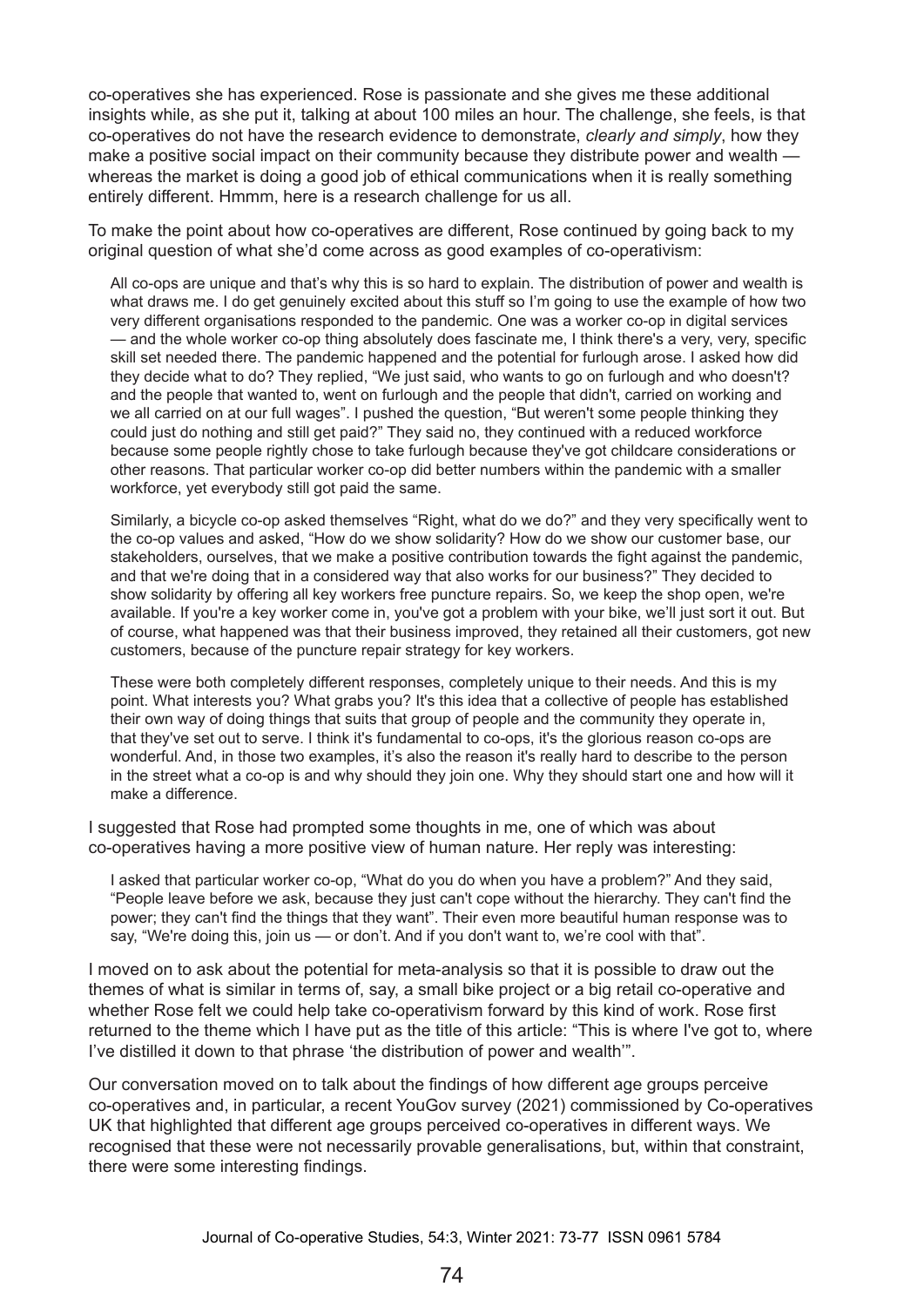And then we touched on another potential seam of gold for the future. I was reflecting (from the loose starting point of translating research into policy) that there is not much publicity, awareness, or expertise easily available when setting up a new business — the accountants and lawyers tend to default to sole trader or limited company. Rose's personal energy and enthusiasm sprang out again:

The gaps are everywhere — there are gaps in the education sector where co-operative models are not in there; in further education, in higher education, it's just not there. You go on the government website about how to set up a business it's not there; you go into the Chambers of Commerce and the businesses supported by services through new enterprise support, it's not there.

So, I guess its two-fold: there's the **policy issue**, which I am working on at the moment, to try and find where we can we can influence that; and **working from the ground up** is the other way to do it. You look for sectors and geographies and types of people that have already got co-operation within them. They're operating as a co-operative — but they had no idea that's what they were doing. We can find people that are already co-operating and then give them the tools to do it in a more formally constituted way that will enable that to flourish and grow. That's my strategy, it's two-fold. I'm talking to government about some ideas around how we can make co-operation more visible, chipping away with education etc., but let's also expose people to co-operation. Credit unions in sixth forms for example, we're not showing them this, but when we do, they think it's new and exciting. There are some brilliant ads on YouTube from Denmark. The whole ad is for investors and it's about people saying, "We're going to own this, it's going to be great" … and every time in the advert they just end up at co-operativism, and they realise "somebody did it, they already did it". You can understand why I say that young people do think it's new, because they've not been exposed to it until they discover it for themselves. That's a huge challenge. But time and time again the thing I've observed is that in the co-operative movement, for whatever reason, we've become so inwardly focused. We're not doing that kind of thing; we're preaching to the converted a lot of the time.

#### Rose continued:

So, we've got to do three things. One is to expose people — both younger people and those within far more business structures — to the model. Two, take the model to where co-operation is already happening. Then you can enable it to flourish and grow all the time. For example, I'd be keen to see credit unions in sixth forms, and not just because sixth formers get exposed to a co-operative way of working so it becomes a 'go to' model. In itself, that would be great. But actually, also, you're giving sixth form pupils the ability to start not just managing their own money but thinking about how you invest. Number three, once you're into that that particular age group, that very specific 16 to 18-year-old group, they are a really powerful way into the family and the wider world. The 'competition' to credit unions, when you're living hand to mouth, the people that will make themselves very visible will be the loan sharks — and we're not making ourselves visible as credit unions, as mutuals, and as co-operatives. And actually, you know, right now, in response to the pandemic, they've been doing some brilliant stuff where you can loan against your child benefit, and the child benefit will pay your loan back, so you don't need to worry about it. So, I think we've got to be in spaces in a very practical way. It's about putting practical things in place that people use, and it's a bit nudge psychology. Rather than suggesting theoretically, just start a co-op because it does all the innovative things. Actually, if we provide the opportunity for constituting co-ops in a place they can flourish, the ground bed is already there.

I explained to Rose that my own (limited) research background is in criminal justice and the 'What Works' studies in the 1990s/early 2000s — practical, evidence-based practice built on an under-pinning social-science basis (see further information, below). By now, I felt in a position to probe a little more about the potential for meta-analysis, for practical research, seeing a synergy in what Rose was saying and what we did 20–30 years ago. I suggested: "In effect, you're describing a living laboratory, aren't you? What if you pulled all those small examples of good co-operative practice into a meta-analysis of why it works so well? This interaction between research, policy and practice could be scaled up more widely perhaps?" This led us onto a discussion about the most effective ways of developing and using interactions between and within research-practice-policy/practice-research-policy. In line with her comments above, Rose moved into a very practical approach to this inter-relation:

I think the fact that it's really unique for different types of setups is part of the challenge. The way that research works in the social enterprise sector is twofold — either it's running-a-survey-can-you-fill-it-in-

Journal of Co-operative Studies, 54:3, Winter 2021: 73-77 ISSN 0961 5784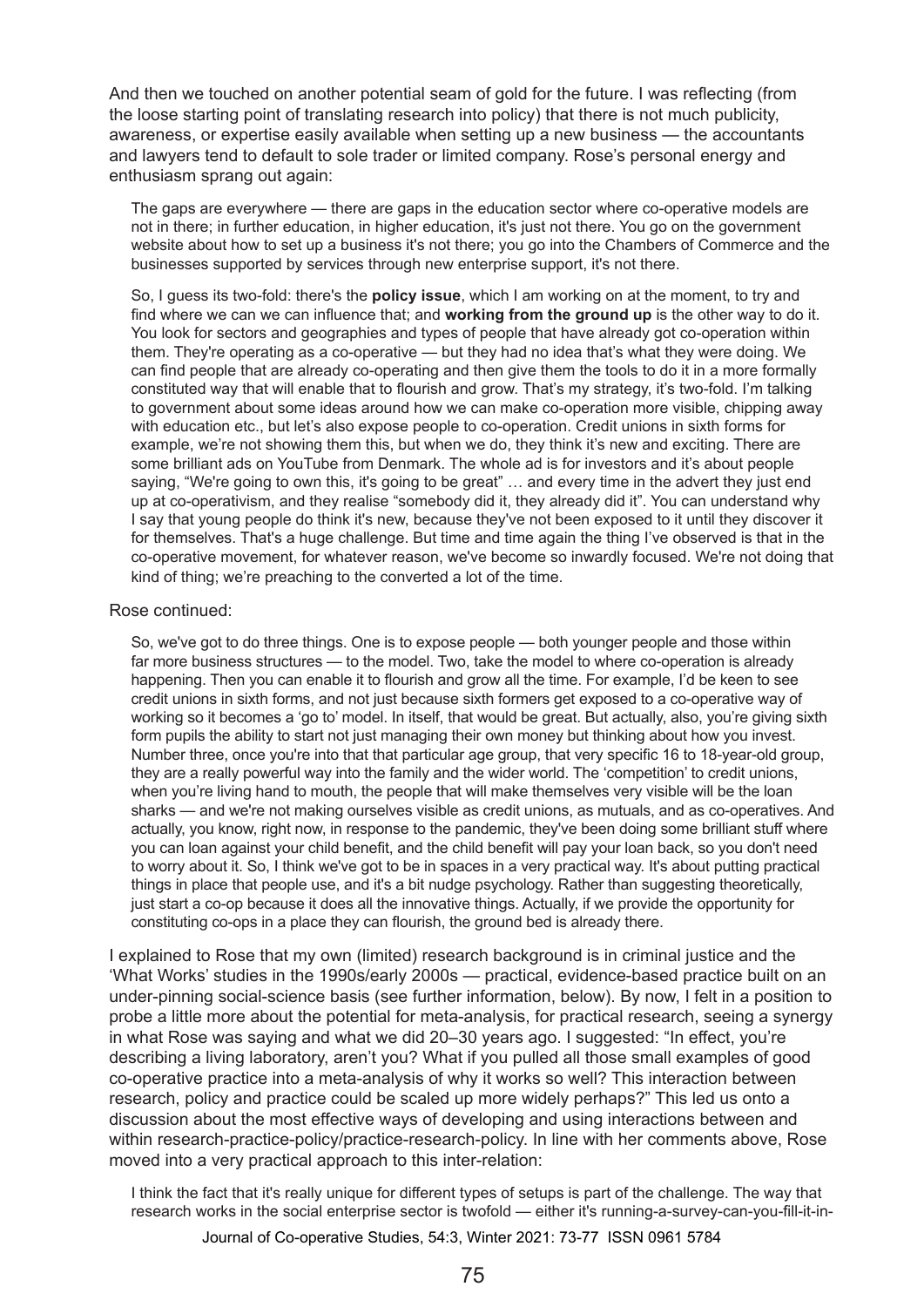and-we-might-do-some-focus-groups [MW: harsh I thought but sadly recognisable] and the other way of doing it is we've-done-a-deep-dive-but-from-my-desk.

As this latter comment was also sadly recognisable, I prompted, "As opposed to going and talking to people?"

Yes — and therein lie the problems as far as I'm concerned. When you walk into a place you learn something very practical. I hadn't realised how many co-ops were already in my life — not just the shops, but watching bands in a community-owned venue, for example. Or being part of something that is presented to me as a social enterprise but is actually a co-op. I do an open surgery where anyone can talk about anything to do with co-operation — and it's brilliant, it's the best day of the month. I don't do any preparatory reading or research. Someone messaged me on LinkedIn, "Can I talk to you about sustainable coffins?" Yeah. So, people appear on the screen [MW: the interview is being held in the 2021 lockdown] and I've learned more in those days by just asking why did you do that? And what is that? And what's going on? I really struggle with academia when they don't go and have a look and ask and see and feel whatever it is. Just go and talk with the people.

By now I have a strong sense of Rose's ability to interact with people in a very positive way without ducking from challenging them, of her sense that 'unpeeling what a co-op is' is far less important than going to co-operatives — in the broadest possible definition of that term — that are working well, of her sense that what is important is researching what makes that happen, how it can be sustained and scaled up:

I'd love to see the mindset of research change actually and be a lot more getting out there and under the skin of things. There's an absolute need for all that quantitative stuff and focus groups — but you know I'd love to say that research is a lot more about going and seeing, and then capturing how that turns into practice. If you say to a bunch of young people, do you want to start a co-operative, you'll get that blank look. If you start talking about collaborative tech, you're in — it's an easy win with that particular audience. Let's widen the scope. Things like equal care co-ops where you're tackling some big societal problems. These are basically saying our members are going to be the care workers, so the carers themselves want to know they're getting a good wage, and the people booking the care know the workers have the same values, as well as the right skills to do the job. So, this is my point about research into policy, I do it the other way round. I'm very much coming from the practical side — you get it into policy by doing stuff, you prove stuff and then you write it up and you then roll it out. I believe it's called action learning! This is what we are trying to evidence with the Ownership Hub. We go into one geographical region to work in a concentrated way to raise awareness of worker co‑ops and employee ownership. And once you've gathered evidence to show it works, you can secure funding to roll it out nationally.

We finished with a reflection on the Japanese concept of going to the gemba — usually taken to mean the workplace, but the most eloquent translation of which is "the place where the truth can be found" (see for example, Imai, 2012; Womack, 2013) — and its concomitant idea that practitioners should be recognised as experts on the same level as researchers.

At the end of the interview, I continue to be left with a strong sense of Rose's passion for her new role and how she would welcome research which can demonstrate effectiveness in practice so it can then be used a) to be able to explain simply, to anyone, what a co-operative is; b) to help change policy; and c) to help practitioners, anywhere, in their quest to better distribute power and wealth.

#### **The Interviewer & Author**

Mike Wistow is a trustee of UKSCS. Mike has a long history of involvement with public and charitable sector organisations. He has previously been a trustee in a community arts organisation and a college of further education, and secretary and chair of National Probation Research and Information Exchange (NPRIE). He is the founding Director of Aegir Consulting Limited which has worked with several third sector bodies on developing and implementing longer-term strategies.